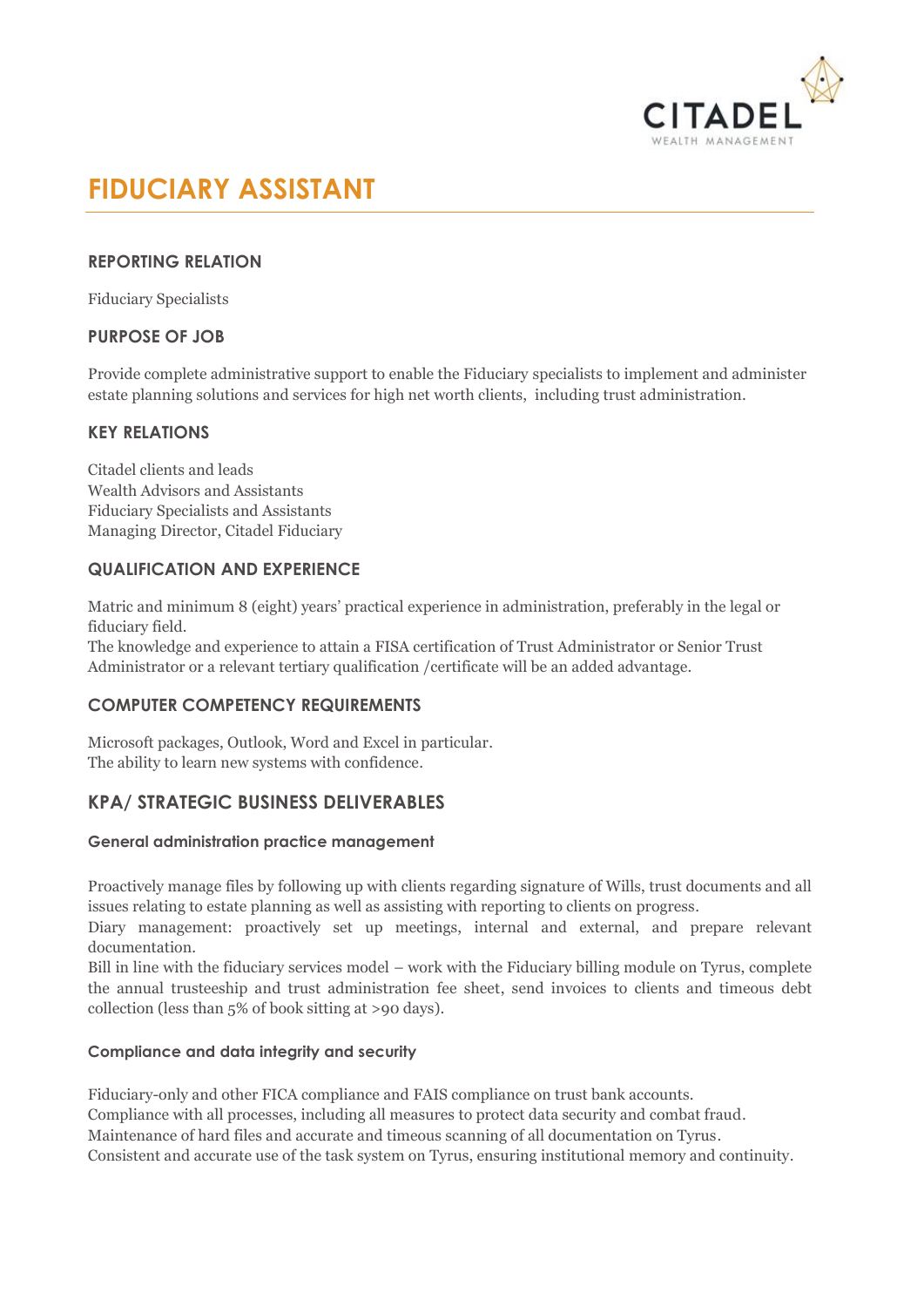

#### **Trust administration**

AGM preparation: arrange, meeting pack, attend to action items, follow up on signed documents. Efficiently manage trust bank accounts: administration, reconciliations, compliance documentation.

Prepare documentation: accurately prepare basic trust documents governing different transactions (trustee resolutions, donation agreements, loan agreements, compliance documents etc.) in compliance with Citadel house style and statutory requirements.

Financial statements and tax returns: liaise with and provide source documents to accountants to ensure timeous preparation of financials and rendering of tax return.

Liaise with the Master's office and following up on documents to ensure quick turnaround.

#### **Knowledge and knowledge sharing**

Attend and participate in operational and other team meetings.

Suggest and follow standardised processes and procedures implemented in the team, including participation in and the implementation of all *ad hoc* projects and initiatives.

Improve personal capability and stay abreast of developments in field of expertise by identifying training courses and career progression for self through input and feedback from Manager and estates administrator.

Ensure personal growth and enable effectiveness in performance of role and responsibilities by completing all learning activities.

Maintain knowledge and share knowledge with colleagues.

Motivate, inspire and support colleagues.

#### **General**

Work cost-effectively, efficiently and in an environmentally aware manner, including minimising printing and going paperless.

Identify and recommend opportunities to enhance processes, systems and policies in Fiduciary and support the implementation of new processes, policies and systems.

Identify and action business development opportunities and enhance cross-sales.

Contribute to a culture conducive to the achievement of transformation goals.

| <b>COMPETENCIES</b>                                                                                                                                                                                                                                                                                                                     | <b>KNOWLEDGE</b>                                                                                                                                                                                                                                                                                                       | <b>PERSONAL CHARACTERISTICS</b>                                                                                                                                                                                                                                                                                                |
|-----------------------------------------------------------------------------------------------------------------------------------------------------------------------------------------------------------------------------------------------------------------------------------------------------------------------------------------|------------------------------------------------------------------------------------------------------------------------------------------------------------------------------------------------------------------------------------------------------------------------------------------------------------------------|--------------------------------------------------------------------------------------------------------------------------------------------------------------------------------------------------------------------------------------------------------------------------------------------------------------------------------|
| Preferably bi-lingual<br>$\bullet$<br>(English and Afrikaans)<br><b>Excellent relationship</b><br>$\bullet$<br>skills<br>Good writing and<br>$\bullet$<br>drafting skills<br>Strategic thinking<br>$\bullet$<br>Good organisational<br>$\bullet$<br>skills and time<br>management ability<br>Professional and<br>$\bullet$<br>confident | All aspects relating to<br>$\bullet$<br>estate planning for high<br>net worth individuals,<br>including Wills and<br>trust administration<br>and governance<br>processes<br>Keep abreast of current<br>$\bullet$<br>trends and changes in<br>the laws affecting estate<br>planning and the<br>industry, locally and to | Client relationship and<br>$\bullet$<br>service-orientated<br>attitude<br>Dynamic, flexible and<br>$\bullet$<br>enthusiastic<br>Professional<br>$\bullet$<br>Honesty, integrity,<br>$\bullet$<br>accountability and<br>responsibility of the<br>highest order<br>Highly self-motivated,<br>$\bullet$<br>focussed and proactive |